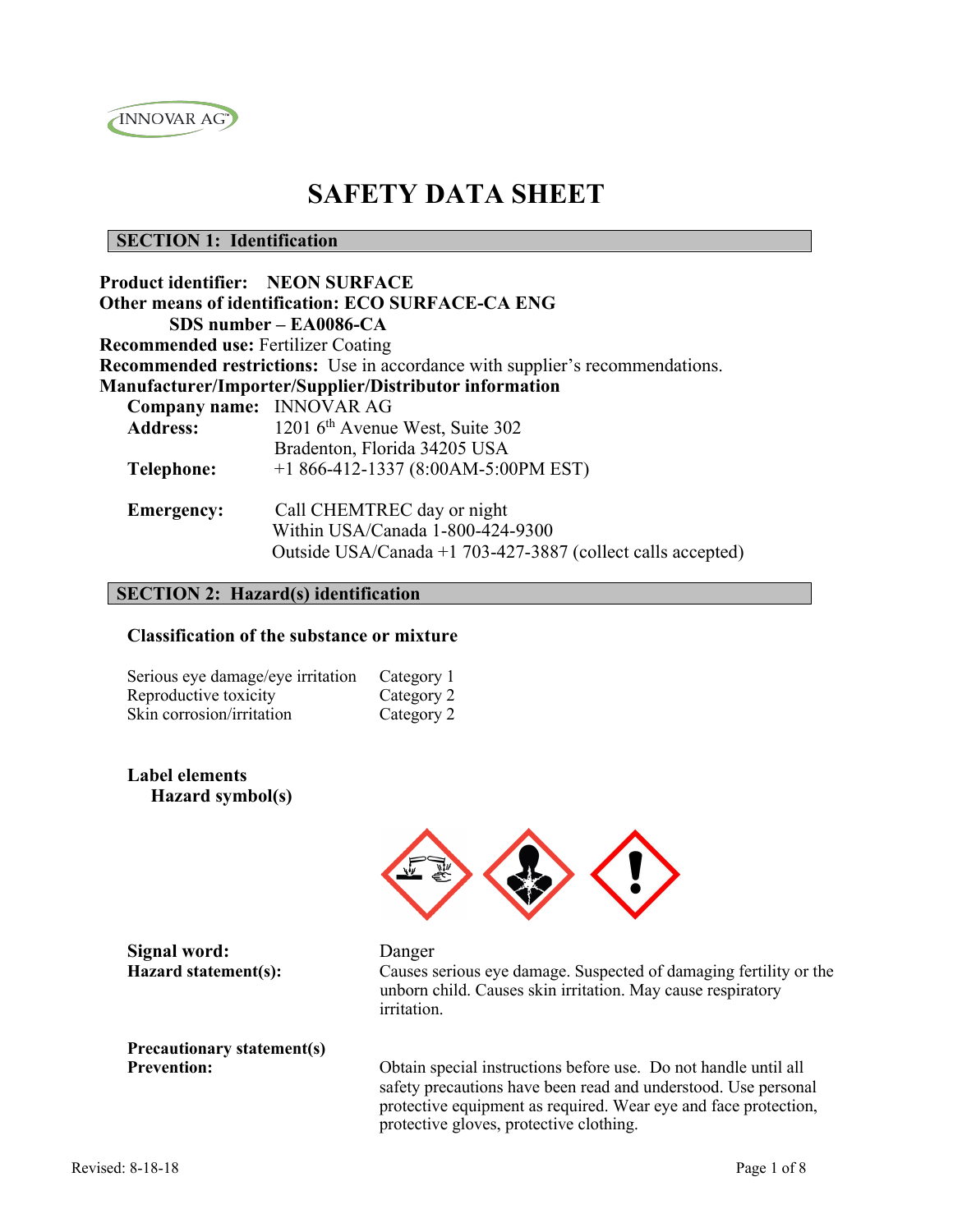|                                                     | P210-Keep away from heat/sparks/open flames/hot surfaces. No<br>smoking.<br>P264-Wash hands, forearms and face thoroughly after handling<br>P280-Wear eye protection, face protection, skin protection,<br>clothing protection<br>P302-If on skin: wash with plenty of water |
|-----------------------------------------------------|------------------------------------------------------------------------------------------------------------------------------------------------------------------------------------------------------------------------------------------------------------------------------|
| <b>Response:</b>                                    | If in eyes: Rinse with water for several minutes. Remove contact<br>lenses, if present and continue rinsing. Immediately seek medical<br>attention or advice.                                                                                                                |
| Storage:                                            | Store in a well-ventilated place. Keep container tightly closed.<br>Store locked up.                                                                                                                                                                                         |
| Disposal:                                           | Dispose of contents/container to an appropriate treatment and<br>disposal facility in accordance with all applicable<br>local/state/national/international laws and regulations.                                                                                             |
| Hazard(s) not otherwise<br><b>Classified (HNOC)</b> | None Known                                                                                                                                                                                                                                                                   |

#### **SECTION 3: Composition/information on ingredients**

#### **This product is a mixture: Composition---Information On Ingredients**

| <b>Chemical name</b>                | <b>Common Name</b> | <b>CAS</b> number | $\frac{6}{9}$ |
|-------------------------------------|--------------------|-------------------|---------------|
| N-(n-butyl)-thiophosphoric triamide | <b>NBPT</b>        | 94317-64-3        | $10 - 25$     |
| Dimethyl sulfoxide                  | <b>DMSO</b>        | 67-68-5           | $40 - 70$     |
| N-Cyanoguanidine                    | Dicyandiamide      | 461-58-5          | 20-40         |

**Composition comments** All concentrations are in percent by weight. Exact percentage values for components are proprietary. Remaining components are proprietary, non-hazardous, and /or present at amounts below reportable limits.

#### **SECTION 4: First-aid Measures**

| <b>Inhalation:</b> | If inhaled, remove to fresh air. If not breathing, give artificial respiration,<br>preferably mouth to mouth. If breathing is difficult, give oxygen. Call a physician.                                      |
|--------------------|--------------------------------------------------------------------------------------------------------------------------------------------------------------------------------------------------------------|
| Skin contact:      | Remove all contaminated clothing immediately. Wash immediately with soap and<br>plenty of water. If irritation develops and persists, get medical attention. Launder<br>contaminated clothing before reuse.  |
| Eye contact:       | Wash immediately with large amounts of water for 15 minutes, lifting the upper<br>and lower lids until no evidence of product remain. Get immediate medical<br>attention.                                    |
| <b>Ingestion:</b>  | Rinse mouth thoroughly. Do not induce vomiting without advice from poison<br>control center. If vomiting occurs, keep head low so that stomach content doesn't<br>get into the lungs. Get medical attention. |

**Most important symptoms/effects, acute and delayed:** Risk of serious damage to eyes.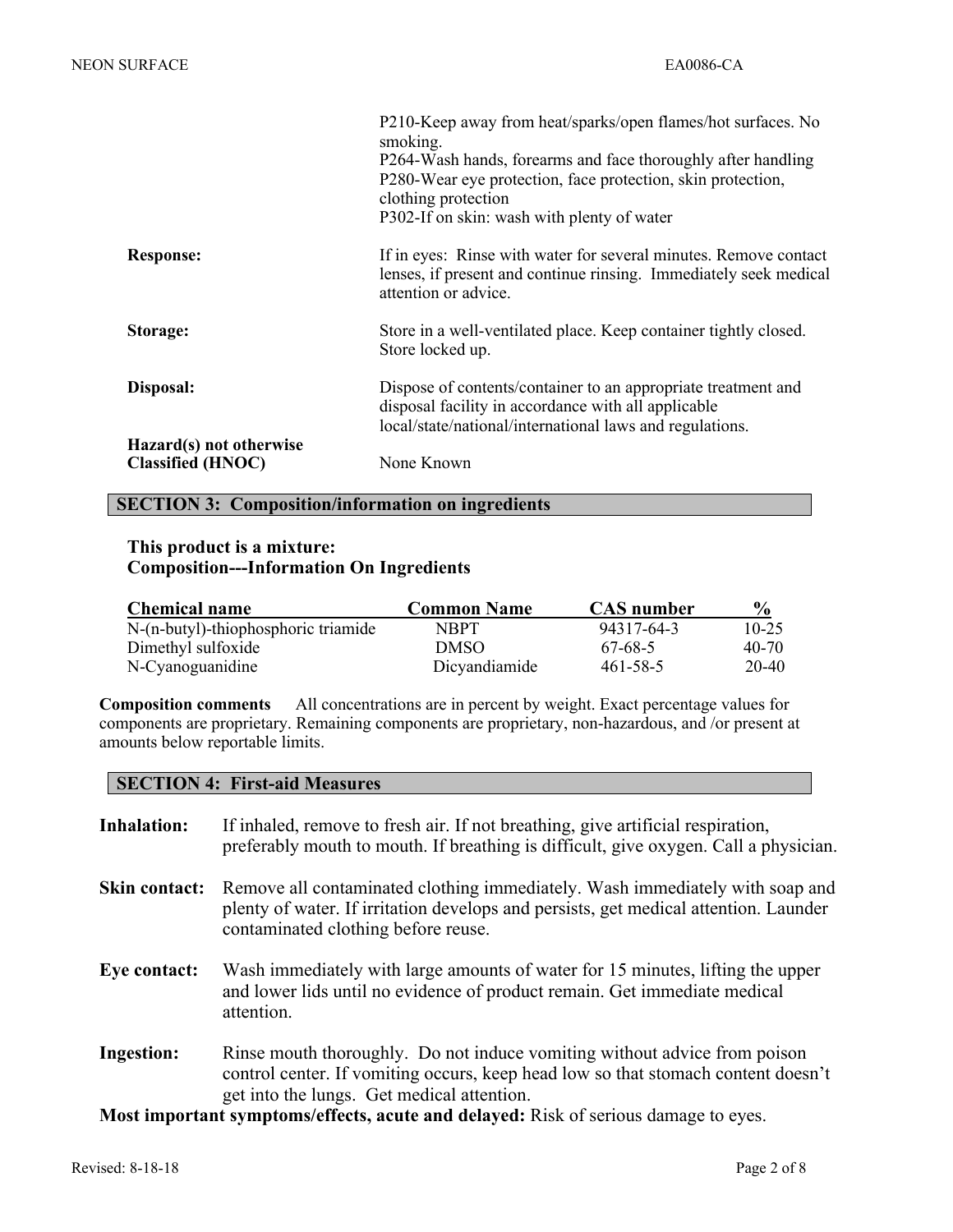**Indication of immediate medical attention and special treatment needed:** Treat symptomatically.

#### **SECTION 5: Fire-fighting measures**

**Suitable extinguishing media:** Carbon Dioxide (CO<sub>2)</sub>, Dry chemical, Foam, Water Fog **Unsuitable extinguishing media:** Do not use water jet as an extinguisher, as this will spread fire. **Specific hazards arising from the chemical:** Vapors released in fire conditions may be toxic, irritating and corrosive.

**Hazardous combustion products may include:** Carbon oxides, nitrogen oxides, sulfur oxides and irritating vapors.

**Special protective equipment and precautions for fire-fighters:** Firefighters should be equipped with protective clothing and self-contained breathing apparatus to protect against potentially toxic and irritating vapors. In case of fire or explosion, keep unnecessary people away. Isolate hazard area and prevent any entry by non-emergency personnel. Stay upwind, out of low areas and ventilate closed spaces before entering.

#### **SECTION 6: Accidental release measures**

**Personal precautions, protective equipment and emergency procedures**: Wear appropriate personal protective equipment. (See Section 8)

**Methods and materials for containment and cleaning up:** Do not empty into drains or waters. Do not touch or walk through the spilled material; stop leak if you can do it without risk. Take up with sand or other non-combustible absorbent material or suitable vacuum and place in labeled sealable containers. Immediately consult your environmental supervisor.

**Recommended Decontamination Facilities:** Eye bath and water washing facilities.

#### **SECTION 7: Handling and Storage**

**Precautions for safe handling:** Keep away from sources of ignition. No smoking. Observe good industrial hygiene practices. Immediately remove all contaminated clothing. Avoid contact with eyes and skin. Inhalation of vapors and aerosols must be absolutely prevented. Employees should wash their hands and face before eating and drinking and shower thoroughly before leaving work. Keep away from food and drink stuffs.

**Conditions for safe storage, including any incompatibles:** Keep container tightly closed and in a well-ventilated place. Long term storage at temperatures above  $100^{\circ}F(36^{\circ}C)$  and long term storage of opened containers, can adversely impact the efficacy of products containing N-(n-butyl)-thiophosphoric triamide. Store in accordance with all applicable local, state, national provincial and international regulations.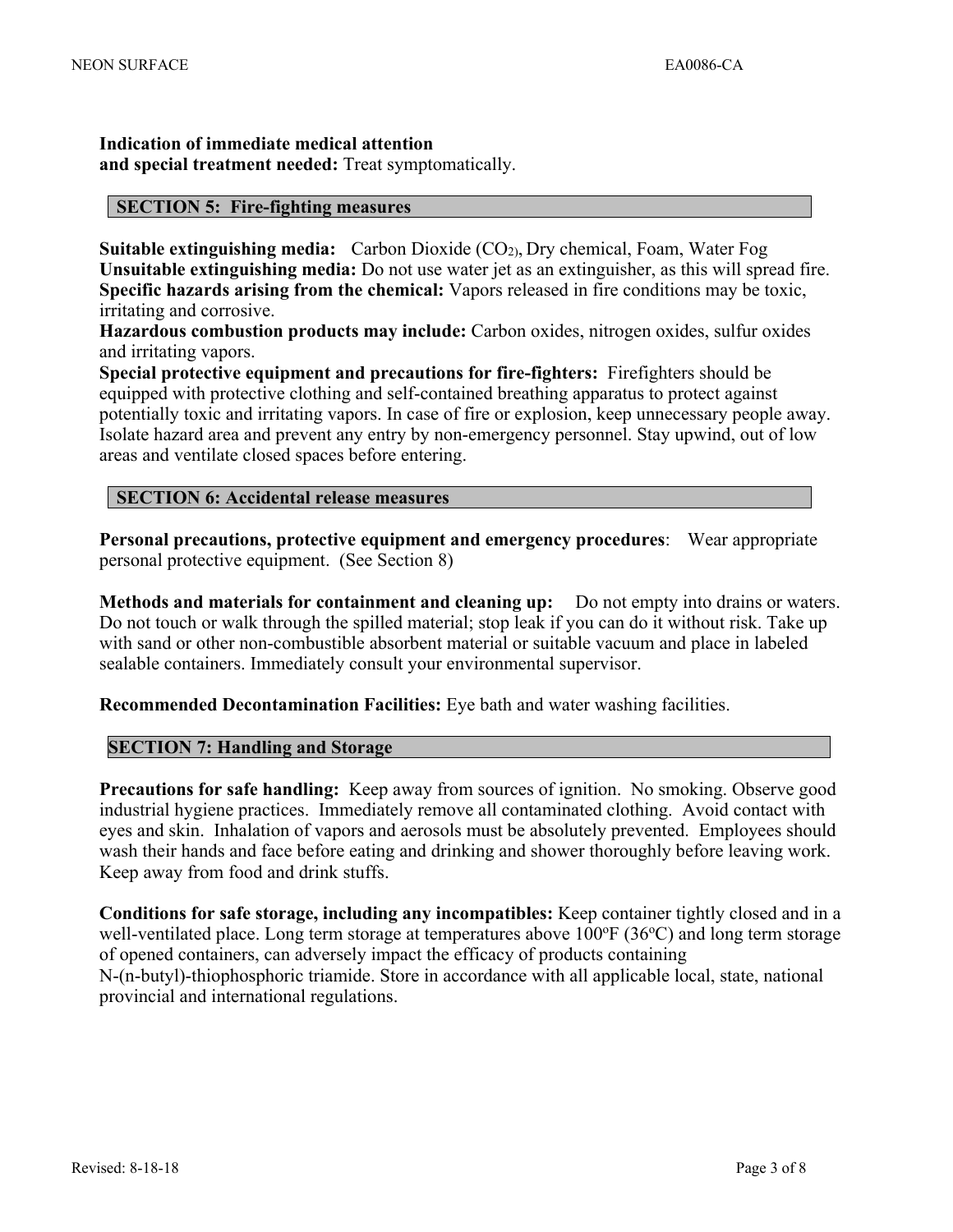# **Occupational exposure limits Canada. Ontario OELs. (Control of Exposure to Biological or Chemical Agents) Component Type Value Form No listed components. Appropriate engineering controls:** Use local ventilation as recommended by onsite health and safety personnel to meet local needs. **Individual protection measures, such as personal protective equipment: Eye/face protection:** Protective eye-goggles with side-protection shield.

| EVE/TACE DI OLECLION.            | Protective eye-goggles with side-protection sineral. |
|----------------------------------|------------------------------------------------------|
| <b>Skin and Hand protection:</b> | Long-sleeve shirts, pants, gloves (e.g.              |
|                                  | polyethylene/ethylene vinyl alcohol) and boots are   |
|                                  | recommended. Impervious suits are recommended when   |
|                                  | the potential for dermal contact is significant.     |
| <b>Respiratory protection:</b>   | NIOSH-approved organic-vapor respirator, SCBA or     |
|                                  | SAR.                                                 |
| Other:                           | Overalls, apron or other protective clothing.        |
| <b>Thermal hazards:</b>          | Not available-                                       |
|                                  |                                                      |

#### **SECTION 9: Physical and chemical properties**

**SECTION 8: Exposure controls/personal protection**

| Appearance:                                            |                            |
|--------------------------------------------------------|----------------------------|
| <b>Physical state:</b>                                 | Liquid                     |
| Color:                                                 | Dark purple                |
| Odor:                                                  | Ammonia-like odor          |
| <b>Odor threshold:</b>                                 | Not Available              |
| pH (5% in DI water):                                   | $8.5 - 10.5$               |
| <b>Melting point/freezing point:</b>                   | Not Available              |
| <b>Initial Boiling point/Boiling Range:</b>            | Not Available              |
| <b>Flash point:</b>                                    | 98 deg C (208.4 deg F)     |
| <b>Other information - Flammability</b>                | Not Available              |
| <b>Evaporation rate:</b>                               | Not Available              |
| <b>Flammability (solid, gas):</b>                      | Not Available              |
| <b>Upper/lower flammability or explosive limits</b>    |                            |
| <b>Flammability limit – lower:</b>                     | Not available              |
| <b>Flammability limit – upper:</b>                     | Not Available              |
| <b>Explosive limit – lower:</b>                        | Not available              |
| <b>Explosive limit – upper:</b>                        | Not available              |
| Vapor pressure:                                        | Not available              |
| <b>Vapor density:</b>                                  | Not available              |
| <b>Relative density (Specific gravity):</b>            | 1.16 @ 20 deg C (68 deg F) |
| Solubility (water, other):                             | Partially soluble in water |
| Partition coefficient (n-octanol/water): Not Available |                            |
| <b>Auto-ignition temperature:</b>                      | Not Available              |
|                                                        |                            |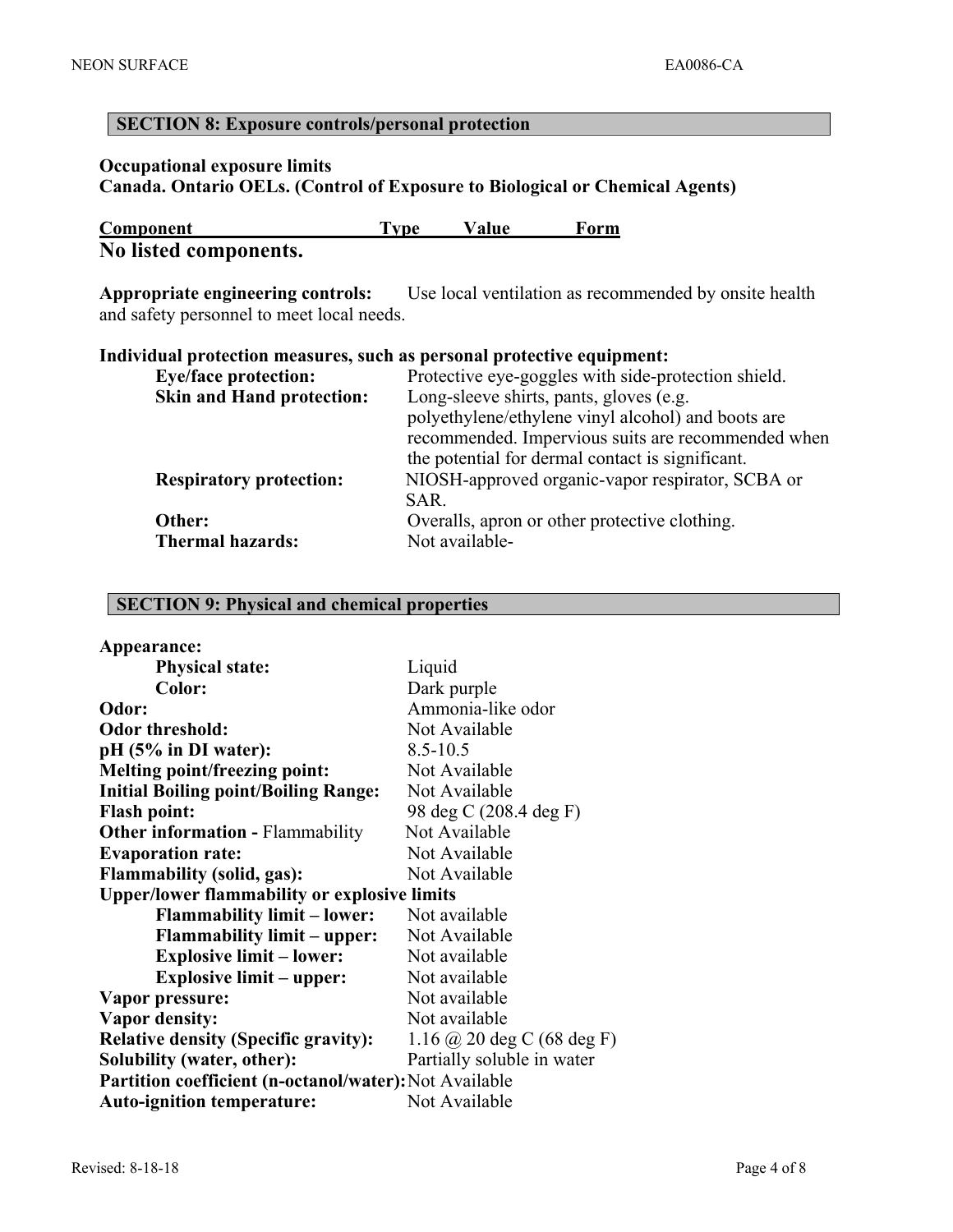| <b>Decomposition temperature:</b> | No thermal decomposition is anticipated when stored and |
|-----------------------------------|---------------------------------------------------------|
|                                   | handled correctly                                       |
| <b>Viscosity:</b>                 | Not Available                                           |
| <b>Other information</b>          |                                                         |
| <b>Bulk density:</b>              | Not Available                                           |
| $VOC$ (Weight $\%$ ):             | Not Available                                           |

#### **SECTION 10: Stability and Reactivity**

| <b>Reactivity:</b>                         | This product is stable and non-reactive under normal<br>conditions of use, storage and transport.                                                                                                                                                                         |
|--------------------------------------------|---------------------------------------------------------------------------------------------------------------------------------------------------------------------------------------------------------------------------------------------------------------------------|
| <b>Chemical stability:</b>                 | This product is anticipated to be stable under normal use<br>and storage conditions.                                                                                                                                                                                      |
| <b>Possibility of hazardous reactions:</b> | Not known to cause any hazardous reactions.                                                                                                                                                                                                                               |
| <b>Conditions to avoid:</b>                | Heat, sparks, other sources of ignition and temperature<br>extremes.                                                                                                                                                                                                      |
| Incompatible materials:                    | Strong oxidizing and reducing agents. Acids.                                                                                                                                                                                                                              |
| <b>Hazardous decomposition Products:</b>   | This product contains components which may decompose<br>to release: methanethiol, formaldehyde, water, bis<br>(methylthio) methane, dimethyl disulfide, dimethyl<br>sulfone, dimethyl sulfide, sulfur dioxide, oxides of<br>carbon, nitrogen, sulfur and other compounds. |

#### **SECTION 11: Toxicological information**

#### **Information on likely routes of exposure**

| <b>Inhalation:</b> | Yes. May cause irritation of the nose throat and         |
|--------------------|----------------------------------------------------------|
|                    | respiratory tract.                                       |
| <b>Ingestion:</b>  | Yes. May cause irritation of the gastrointestinal tract. |
| Skin:              | Yes, skin contact and absorption are possible.           |
| Eye:               | Yes. Risk of serious damage to eyes.                     |

**Symptoms related to the physical, chemical, and toxicological characteristics:** May cause serious eye damage. May cause irritation to nose and throat if inhaled. Skin sensitization (an allergic reaction) may develop. Inhalation may lead to dizziness, nausea, unconsciousness and other narcotic effects.

## **Acute toxicity:**

| <b>Components</b>                                    |                       |
|------------------------------------------------------|-----------------------|
| N-(n-butyl)-thiophosphoric triamide (CAS 94317-64-3) |                       |
| Oral LD50 (rat)                                      | $>2823$ mg/kg         |
| Dermal LD50 (rat)                                    | $>2000$ mg/kg         |
| NOAEL (rat)                                          | 445 mg/kg, 1 day      |
| Skin corrosion/irritation                            | May cause irritation. |
| Serious eye damage                                   | Category 1            |
| Respiratory sensitization                            | Not classified        |
| Skin sensitization                                   | Not classified        |
| Germ cell mutagenicity                               | Not classified        |
|                                                      |                       |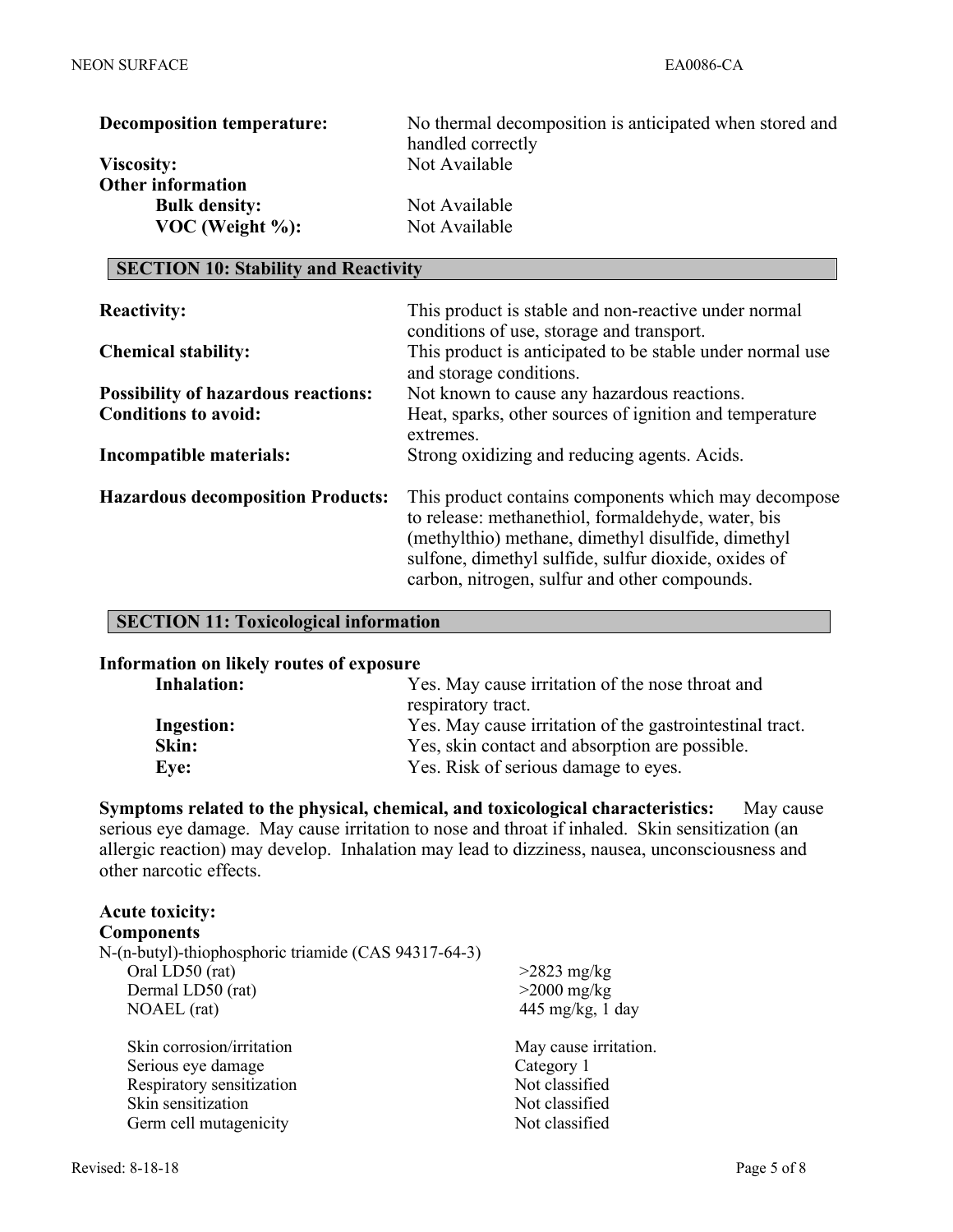Carcinogenicity Not classified Reproductive toxicity Category 2 Specific target organ toxicity, single exposure Not classified Specific target organ toxicity, repeated exposure Not classified Aspiration hazard Not classified Prolonged exposure may cause chronic effects Further information Symptoms may be delayed Dimethyl sulfoxide (CAS 67-68-5) Oral LD50 (male rat) 14500 mg/kg Skin LD50 (rabbit) 5000 mg/kg Inhalation Gas LD50 (rat) 40250 ppm Skin corrosion/irritation Not classified Serious eye damage Not classified Respiratory sensitization Not classified Skin sensitization Not classified Germ cell mutagenicity Not classified Carcinogenicity Not classified Reproductive toxicity Not classified Specific target organ toxicity, single exposure Not classified Specific target organ toxicity, repeated exposure Not classified Aspiration hazard Not classified Chronic effects Not classified Further information Not applicable Dicyandiamide (CAS 461-58-5) Oral LD50 (rat/adult) >10000 mg/kg Dermal LD50 (rabbit/adult) >2000 mg/kg Skin corrosion/irritation Not classified Serious eye damage Not classified Respiratory sensitization Not classified Skin sensitization Not classified Germ cell mutagenicity Not classified Carcinogenicity Not classified Reproductive toxicity Not classified Specific target organ toxicity, single exposure Not classified Specific target organ toxicity, repeated exposure Not classified Aspiration hazard Not classified Chronic effects Not classified Further information Not applicable Specific target organ toxicity, single exposure Not classified Specific target organ toxicity, repeated exposure Not classified Aspiration hazard Not classified Chronic effects Not classified Further information Not applicable

#### **SECTION 12: Ecological information**

#### **Ecotoxicity**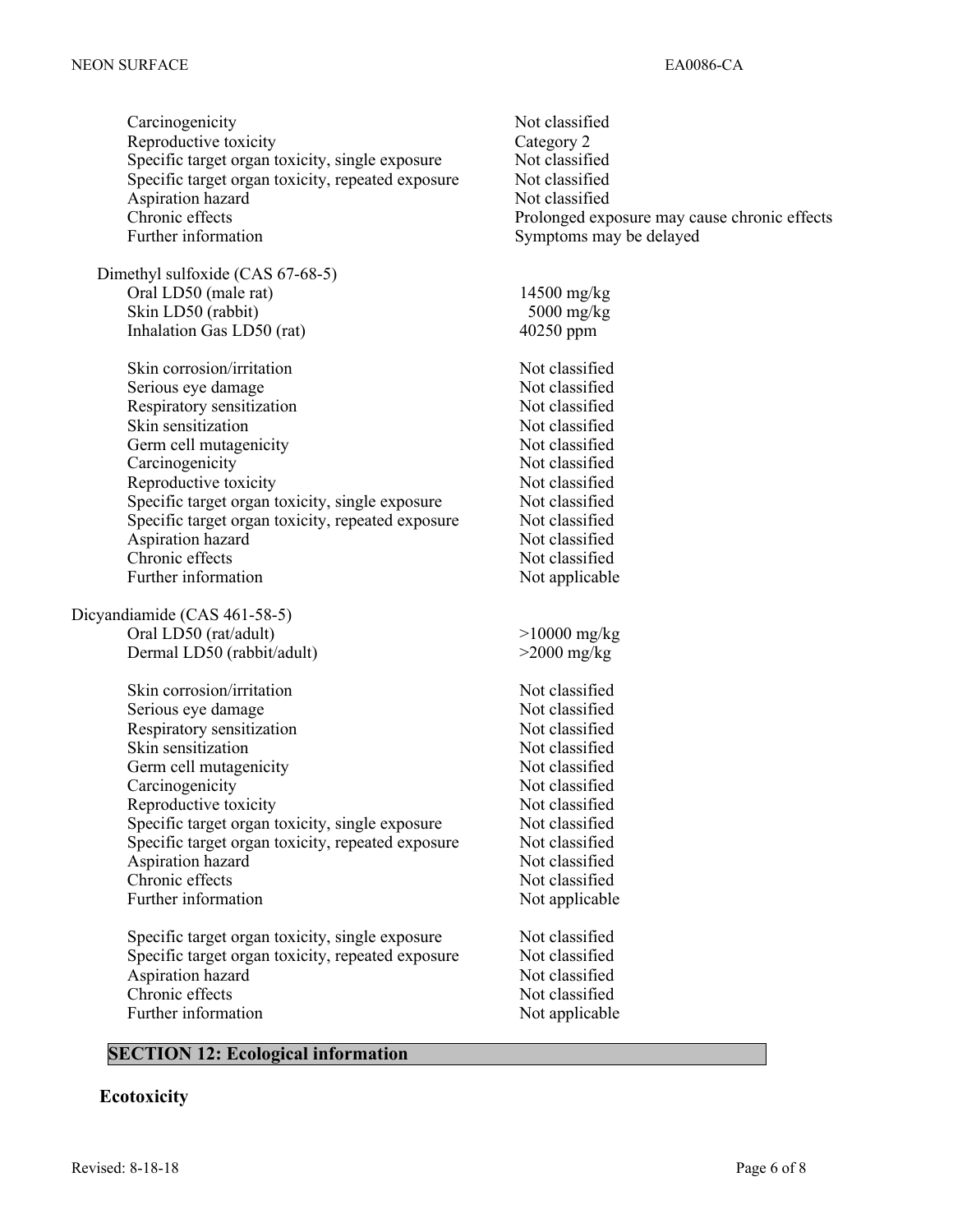| <b>Product data on mixture:</b>                                                                                                     | Not available                                                  |
|-------------------------------------------------------------------------------------------------------------------------------------|----------------------------------------------------------------|
| <b>Ingredient Information:</b><br>N-(n-butyl)-thiophosphoric triamide                                                               |                                                                |
| LC50, Bluegill (Lepomis macrochirus)<br>EC50, 48h, water flea (Daphnia magna)<br>Algae (Selenastrum capricomutum) EC50              | $1140 \text{ mg}/1$<br>$290$ mg/l<br>$280$ mg/l                |
| Dimethyl sulfoxide<br>LC50, rainbow trout, 96-hour<br>EC50, water flea (Daphnia pulex)<br>EC50, algae (Lepomis macrochirus) 96-hour | $35000 \text{ mg}/1$<br>$27500 \text{ mg}/1$<br>$>400000$ mg/l |
| N-Cyanoguanidine                                                                                                                    |                                                                |
| LC50, rainbow trout (Oncorhynchus mykiss)                                                                                           | $7700 \text{ mg}/1$                                            |
| EC50, 48-hour, Daphnia magna                                                                                                        | $3177 \text{ mg}/1$                                            |
| Persistence and degradability                                                                                                       | Product Data Not Available                                     |
| <b>Bioaccumulative potential</b>                                                                                                    | Product Data Not Available                                     |
| <b>Mobility in soil</b>                                                                                                             | Product Data Not Available                                     |
| <b>Mobility in general</b>                                                                                                          | Product Data Not Available                                     |
| <b>Other adverse effects</b>                                                                                                        | Product Data Not Available                                     |

#### **SECTION 13: Disposal considerations**

**Disposal instructions:** Do not allow this material to drain into sewers or water supplies. Dispose of in accordance with all applicable regulations. Disposal must be in accordance with current applicable laws and regulations, and material characteristics at time of disposal. Since emptied containers may retain product residue, follow label warnings even after container is empties.

#### **SECTION 14: Transport Information**

| US-DOT:   |
|-----------|
| TDG:      |
| IMO/IMDG: |
| IMDG :    |

Not regulated as dangerous goods. Not regulated as dangerous goods. Not regulated as dangerous goods. Not regulated as dangerous goods.

 **Transport in bulk according to Annex II**  of MARPOL 73/78 And IBC Code: Not established.

#### **SECTION 15: Regulatory Information**

**Canada Regulations**